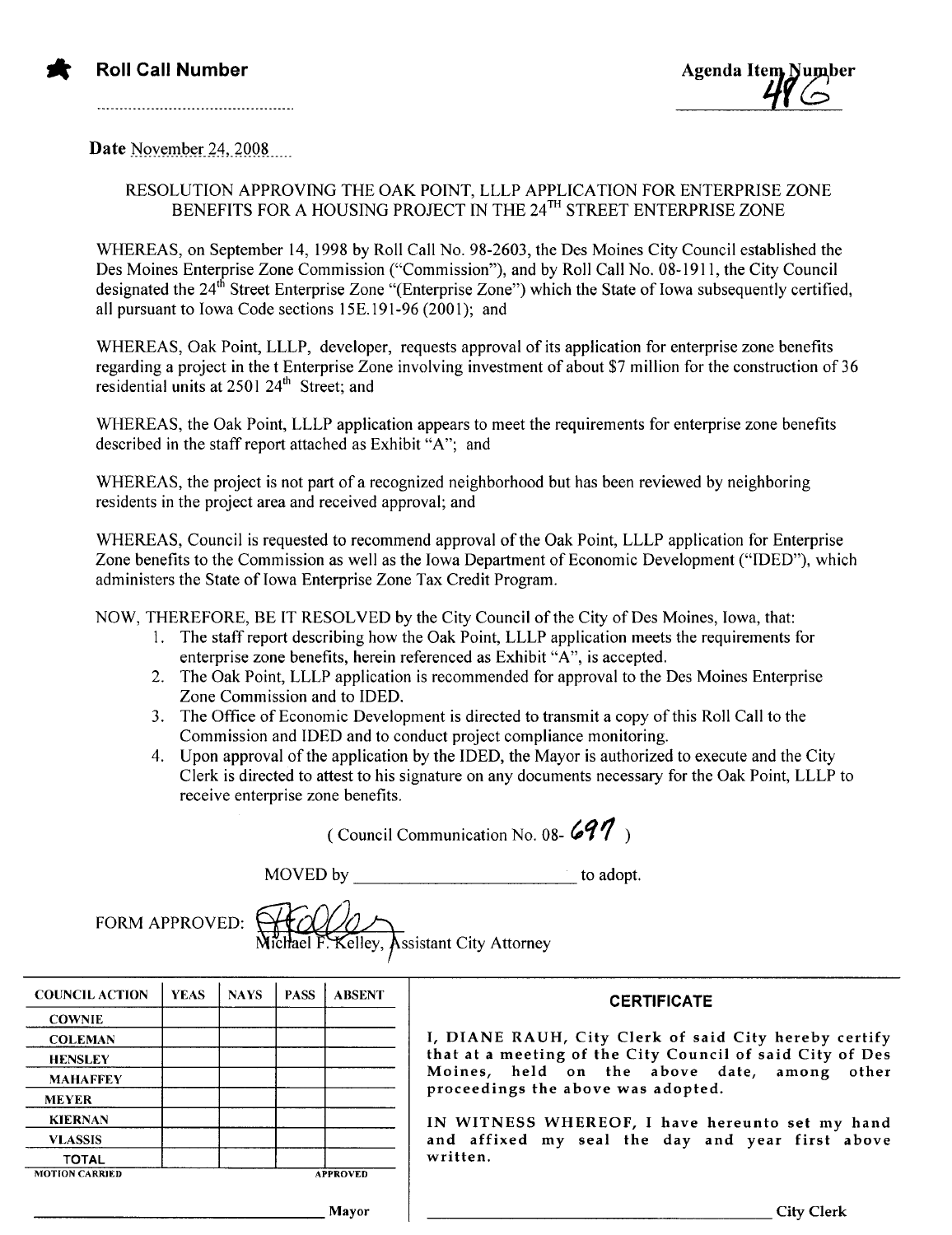## DES MOINES GATEWAY ENTERPRISE ZONE

 $48G$ 

Staff Report Regarding Application for Housing Benefits

|                                           | Applicant Name: Oak Point, L.L.L.P                                                                                                                                                                                                                                                |               |                                                 |             |  |  |  |
|-------------------------------------------|-----------------------------------------------------------------------------------------------------------------------------------------------------------------------------------------------------------------------------------------------------------------------------------|---------------|-------------------------------------------------|-------------|--|--|--|
|                                           | Project Location: 2501 24 <sup>th</sup> Street, Des Moines, Iowa                                                                                                                                                                                                                  |               |                                                 |             |  |  |  |
|                                           | <b>Project Summary:</b> The proposed project is the construction of 36 apartment units at 2501 24 <sup>th</sup> Street.<br>The intent is to remove a vacant and dilapidated building, improve a blighted site in<br>the neighborhood, and provide affordable housing to families. |               |                                                 |             |  |  |  |
| <b>Current Status:</b>                    | Following is a sources and uses chart of project funding.                                                                                                                                                                                                                         |               |                                                 |             |  |  |  |
| <b>Funding Sources</b>                    | <b>Amount</b>                                                                                                                                                                                                                                                                     | <b>Status</b> | <b>Proposed Uses of</b><br><b>Funds</b>         | Amount      |  |  |  |
| IFA Multifamily<br>Loan                   | \$760,000                                                                                                                                                                                                                                                                         |               | Land purchase and<br>site work                  | \$702,779   |  |  |  |
| <b>HOME Funds State</b>                   | \$600,000                                                                                                                                                                                                                                                                         |               | Construction,<br>architect,<br>appliances, etc. | \$5,848,803 |  |  |  |
| <b>HOME Funds City</b>                    | \$250,000                                                                                                                                                                                                                                                                         |               | Financing interest,<br>fees, taxes              | \$250,400   |  |  |  |
| Tax Credit Equity-<br><b>LIHTC</b>        | \$5,452,439                                                                                                                                                                                                                                                                       |               | Misc (survey, legal,<br>environmental)          | \$344,883   |  |  |  |
| <b>Enterprise Zone</b><br><b>Benefits</b> | \$84,426                                                                                                                                                                                                                                                                          |               |                                                 |             |  |  |  |
|                                           |                                                                                                                                                                                                                                                                                   |               |                                                 |             |  |  |  |

PROJECT TOTAL \$7,146,865 TOTAL \$7,146,865

Start Date: Spring 2009

Completion Date: Fall 2010

Total Project Cost: \$ 7,146,865

#### State Financial \$ 180,000 Tax Credit and \$80,000 Sales Tax Rebate requested.

Incentive:

**Benefits:** The proposed project will provide affordable housing opportunities and provide an enhancement to the neighborhood. The site is proximate to public transportation, medical services and schools.

## Affidavit: Attached to the application is an affidavit that the eligible developer or contractor has not violated state or worker safety statutes, rules and regulations.